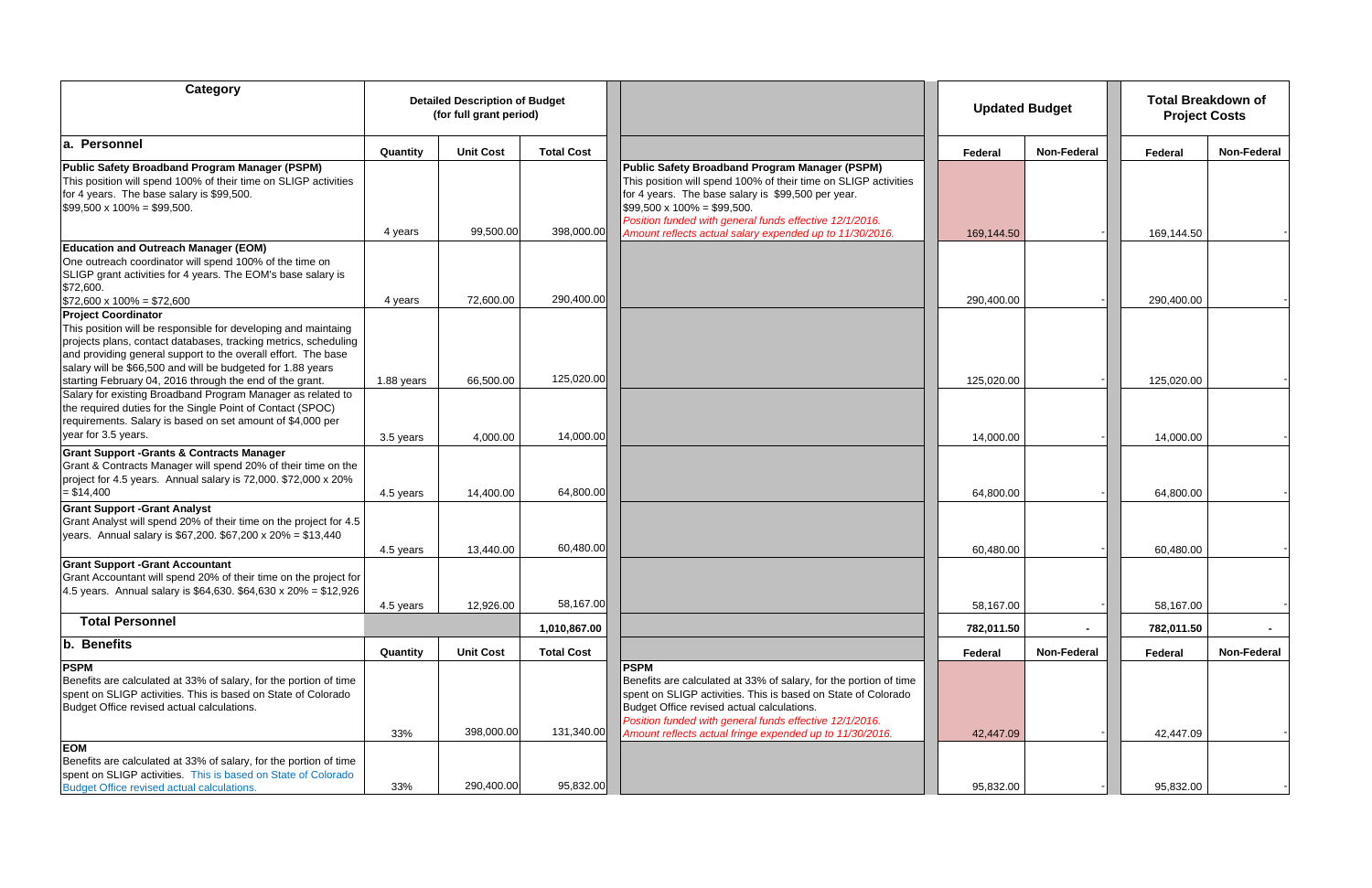| <b>Project Coordinator</b>                                         |                |                  |                   |                                                                      |            |                    |            |             |
|--------------------------------------------------------------------|----------------|------------------|-------------------|----------------------------------------------------------------------|------------|--------------------|------------|-------------|
| Benefits are calculated at 33% of salary, for the portion of time  |                |                  |                   |                                                                      |            |                    |            |             |
| spent on SLIGP activities. This is based on State of Colorado      |                |                  |                   |                                                                      |            |                    |            |             |
| Budget Office revised actual calculations.                         |                |                  |                   |                                                                      |            |                    |            |             |
| Note, this position is on a contract basis for 2015 and will not   |                |                  |                   |                                                                      |            |                    |            |             |
| receive benefits during that time.                                 | 33%            | 125,020.00       | 41,256.60         |                                                                      | 41,256.60  |                    | 41,256.60  |             |
| <b>Grant Support -Grants &amp; Contracts Manager</b>               |                |                  |                   |                                                                      |            |                    |            |             |
| Benefits are calculated at 33% of salary, for the portion of time  |                |                  |                   |                                                                      |            |                    |            |             |
| spent on SLIGP activities. This is based on State of Colorado      |                |                  |                   |                                                                      |            |                    |            |             |
| Budget Office revised actual calculations.                         | 33%            | 64,800.00        | 21,384.00         |                                                                      | 21,384.00  |                    | 21,384.00  |             |
| <b>Grant Support -Grant Analyst</b>                                |                |                  |                   |                                                                      |            |                    |            |             |
| Benefits are calculated at 33% of salary, for the portion of time  |                |                  |                   |                                                                      |            |                    |            |             |
| spent on SLIGP activities. This is based on State of Colorado      |                |                  |                   |                                                                      |            |                    |            |             |
| Budget Office revised actual calculations.                         | 33%            | 60,480.00        | 19,958.29         |                                                                      | 19,958.29  |                    | 19,958.29  |             |
| <b>Grant Support -Grant Accountant</b>                             |                |                  |                   |                                                                      |            |                    |            |             |
| Benefits are calculated at 33% of salary, for the portion of time  |                |                  |                   |                                                                      |            |                    |            |             |
| spent on SLIGP activities. This is based on State of Colorado      |                |                  |                   |                                                                      |            |                    |            |             |
| Budget Office revised actual calculations.                         | 33%            | 58,167.00        | 19,195.11         |                                                                      | 19,195.11  |                    | 19,195.11  |             |
| <b>Total Benefits</b>                                              |                |                  | 328,966.00        |                                                                      | 240,073.09 |                    | 240,073.09 |             |
| c. Travel                                                          | Quantity       | <b>Unit Cost</b> | <b>Total Cost</b> |                                                                      | Federal    | Non-Federal        | Federal    | Non-Federal |
| Mileage for SLIGP staff for stakeholders meetings,                 |                |                  |                   |                                                                      |            |                    |            |             |
| presentations and other responsibilities. Mileage estimates are    |                |                  |                   |                                                                      |            |                    |            |             |
| 4 meetings per week for 200 weeks with an average round trip       |                |                  |                   |                                                                      |            |                    |            |             |
| distance of 150 miles. Colorado currently reiburses at .52 per     |                |                  |                   |                                                                      |            |                    |            |             |
| mile.                                                              | 120,000        | 0.52             | 62,400.00         |                                                                      | 62,400.00  |                    | 62,400.00  |             |
| Lodging and Per Diem for SLIGP staff for meetings with local       |                |                  |                   | Lodging and Per Diem for SLIGP staff for meetings with local         |            |                    |            |             |
| stakeholders. Estimates are \$150 per night for lodging and        |                |                  |                   | stakeholders. Estimates are \$150 per night for lodging and          |            |                    |            |             |
| \$70 per day for per diem and 250 night stays.                     | 250            | 220.00           | 55,000.00         | \$70 per day for per diem and 150 night stays.                       | 33,000.00  |                    | 33,000.00  |             |
| National Conferences: Travel to attend national conferences.       |                |                  |                   | National Conferences: Travel for staff and stakeholders to           |            |                    |            |             |
| Airfare/travel is estimated at \$500/ticket; Hotel is estimated at |                |                  |                   | attend national conferences. Airfare/travel is estimated at          |            |                    |            |             |
| \$200/night for 3 nights (Total: \$600); Per diem is estimated at  |                |                  |                   | \$500/ticket; Hotel is estimated at \$200/night for 3 nights (Total: |            |                    |            |             |
| \$70/day for 3 days (Total: \$210), Registration estimated at      |                |                  |                   | \$600); Per diem is estimated at \$70/day for 3 days (Total:         |            |                    |            |             |
| \$500 per trip; Grand Total = $$1,810/$ trip                       |                |                  |                   | \$210), Registration estimated at \$500 per trip; Grand Total =      |            |                    |            |             |
|                                                                    | 30             | 1,810.00         | 54,300.00         | $$1,810$ /trip * 70 trips = \$126,700                                | 126,700.00 |                    | 126,700.00 |             |
| Governing Body Reimbursements: Reimbursements for                  |                |                  |                   |                                                                      |            |                    |            |             |
| Governing Body members for meetings. Includes mileage              |                |                  |                   |                                                                      |            |                    |            |             |
| (300 miles round trip @ \$0.52/mile=Total Roundtrip: \$156),       |                |                  |                   |                                                                      |            |                    |            |             |
| lodging (\$175 night) and per diem (\$70 per day).                 | 54             | 401.00           | 21,654.00         |                                                                      | 21,654.00  |                    | 21,654.00  |             |
| Travel Reimbursements for Local Stakeholders:                      |                |                  |                   | Travel Reimbursements for Local Stakeholders:                        |            |                    |            |             |
| Reimbursements for local stakeholders to attend regional or        |                |                  |                   | Reimbursements for local stakeholders to attend regional or          |            |                    |            |             |
| statewide meetings dedicated to the SLIGP process. Estimated       |                |                  |                   | statewide meetings dedicated to the SLIGP process. Estimated         |            |                    |            |             |
| 150 requests for reimbursement at \$292 per person.                |                |                  |                   | 100 requests for reimbursement at \$292 per person.                  |            |                    |            |             |
| Calculated adding standard mileage costs of \$84 (160 miles),      |                |                  |                   | Calculated adding standard mileage costs of \$84 (160 miles),        |            |                    |            |             |
| per diem of \$71 and lodging of \$137 per trip = \$292.00          |                |                  |                   | per diem of \$71 and lodging of \$137 per trip = \$292.00            |            |                    |            |             |
|                                                                    | 150            | 292.00           | 43,800.00         |                                                                      | 29,200.00  |                    | 29,200.00  |             |
| <b>Total Travel</b>                                                |                |                  | 237,154.00        |                                                                      | 272,954.00 |                    | 272,954.00 |             |
| d. Equipment                                                       | Quantity       | <b>Unit Cost</b> | <b>Total Cost</b> |                                                                      | Federal    | <b>Non-Federal</b> | Federal    | Non-Federal |
| N/A                                                                | $\overline{0}$ | $\blacksquare$   | $\blacksquare$    |                                                                      |            |                    |            |             |
| <b>Total Equipment</b>                                             |                |                  |                   |                                                                      |            |                    |            |             |
| e. Supplies                                                        | Quantity       | <b>Unit Cost</b> | <b>Total Cost</b> |                                                                      | Federal    | Non-Federal        | Federal    | Non-Federal |
| Training Materials: Costs to include printing and production of    |                |                  |                   |                                                                      |            |                    |            |             |
| training meterials.                                                |                | 4,000.00         | 4,000.00          |                                                                      | 4,000.00   |                    | 4,000.00   |             |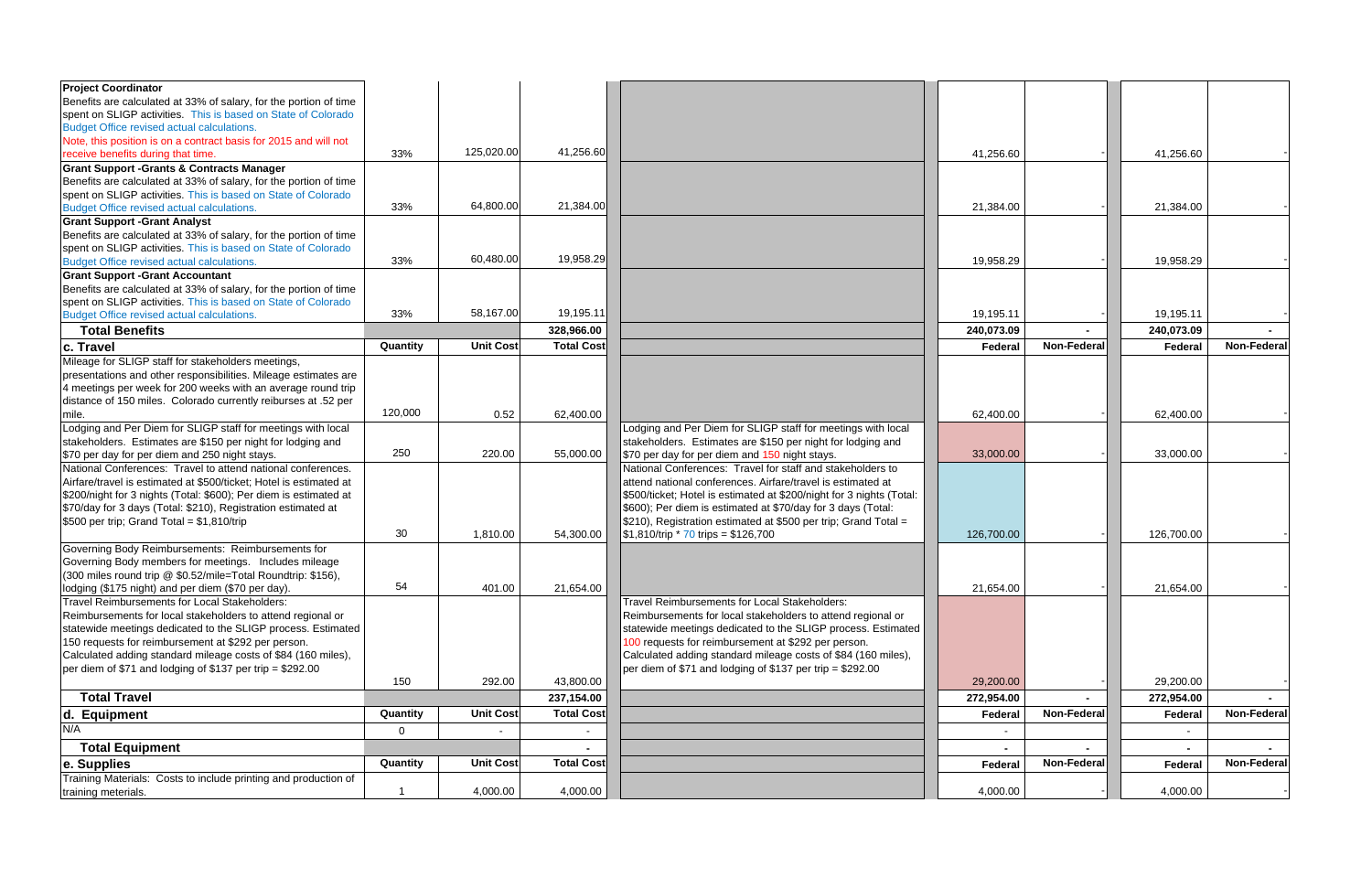| <b>Computers</b>                                                                                                                                                                                                                                                                                                                                                                                                                                                                                                                                                                                                                |          | 2,500.00         | 10,000.00         | Computers                                                                                                                                                                                                                                                                                                                                                                                                                    | 15,000.00  |             | 15,000.00  |             |
|---------------------------------------------------------------------------------------------------------------------------------------------------------------------------------------------------------------------------------------------------------------------------------------------------------------------------------------------------------------------------------------------------------------------------------------------------------------------------------------------------------------------------------------------------------------------------------------------------------------------------------|----------|------------------|-------------------|------------------------------------------------------------------------------------------------------------------------------------------------------------------------------------------------------------------------------------------------------------------------------------------------------------------------------------------------------------------------------------------------------------------------------|------------|-------------|------------|-------------|
| Office Furniture (Desks, Printers, etc.)                                                                                                                                                                                                                                                                                                                                                                                                                                                                                                                                                                                        |          | 2,000.00         | 8,000.00          | Office Furniture (Desks, Printers, etc.)                                                                                                                                                                                                                                                                                                                                                                                     | 4,000.00   |             | 4,000.00   |             |
| General Office Supplies \$286/month                                                                                                                                                                                                                                                                                                                                                                                                                                                                                                                                                                                             | 54       | 286.00           | 15,444.00         |                                                                                                                                                                                                                                                                                                                                                                                                                              | 15,444.00  |             | 15,444.00  |             |
| <b>Total Supplies</b>                                                                                                                                                                                                                                                                                                                                                                                                                                                                                                                                                                                                           |          |                  | 37,444.00         |                                                                                                                                                                                                                                                                                                                                                                                                                              | 38,444.00  |             | 38,444.00  |             |
| f. Contractual                                                                                                                                                                                                                                                                                                                                                                                                                                                                                                                                                                                                                  | Quantity | <b>Unit Cost</b> | <b>Total Cost</b> |                                                                                                                                                                                                                                                                                                                                                                                                                              | Federal    | Non-Federal | Federal    | Non-Federal |
| Legal/MOU Efforts - State Entities: These will be costs<br>incurred by state level staff to work on legal and MOU issues.<br>These hourly costs will be primarily incurred by the Attorney<br>General's Office under existing agreements. 500 hours                                                                                                                                                                                                                                                                                                                                                                             | 500      | 150.00           | 75,000.00         | <b>Legal/MOU Efforts - Special Assistant Attorney General</b><br>(SAAG) State and Local Entities: These will be costs<br>incurred by state level staff to work on legal and MOU issues.<br>These hourly costs will be primarily incurred by the Attorney<br>General's Office under existing agreements. 800 hours at \$220<br>per hour.                                                                                      | 176,000.00 |             | 176,000.00 |             |
| Legal/MOU Efforts - Local Entities: These will be costs<br>incurred by municipal and county level staff to work on legal<br>and MOU issues. These hourly expenses will be reimbursed<br>directly to local jurisdictions. 500 hours.                                                                                                                                                                                                                                                                                                                                                                                             | 500      | 150.00           | 75,000.00         | Legal/MOU Efforts - Local Entities: These will be costs<br>incurred by municipal and county level staff to work on legal<br>and MOU issues. These hourly expenses will be reimbursed<br>directly to local jurisdictions. 500 hours. This line has been<br>combined into a single line above now entitled Legal/MOU<br>Efforts - Special Assistant Attorney General State and Local<br>Entities.                              |            |             |            |             |
| Legal/MOU Efforts - Outside Expertise: These will be hourly<br>costs to bring in outside (private) legal expertise on specific<br>issues where it is needed. 100 hours.                                                                                                                                                                                                                                                                                                                                                                                                                                                         | 100      | 300.00           | 30,000.00         |                                                                                                                                                                                                                                                                                                                                                                                                                              | 30,000.00  |             | 30,000.00  |             |
| Data Collection/Analysis: This cost will be to hire external<br>consultants to assist in gathering, analyzing and preparing the<br>necessary data as requested by FirstNet for the RFP and<br>consultation process. This number is based on the executed<br>contract for these tasks.                                                                                                                                                                                                                                                                                                                                           |          | 245,750.00       | 245,750.00        |                                                                                                                                                                                                                                                                                                                                                                                                                              | 245,750.00 |             | 245,750.00 |             |
| A/V, Graphics and Production Services: This cost will be<br>associated with the development of videos, website or other<br>marketing graphics/materials and other productions costs<br>associated with the education and outreach element of the<br>program. These expenditures are expected to be done by<br>outside contractors although may be done by internal state<br>resources. Costs are based on estimates from internal<br>production department and are as follows: Video production<br>\$15,000 (\$5,000 per video), Annual Website Maintenance:<br>\$5,000 (\$50/hour for 100 hours), Graphics production: \$5,000 |          |                  |                   |                                                                                                                                                                                                                                                                                                                                                                                                                              |            |             |            |             |
| and \$5,000 for A/V support (\$100/hour for 50 hours).                                                                                                                                                                                                                                                                                                                                                                                                                                                                                                                                                                          |          | 30,000.00        | 30,000.00         |                                                                                                                                                                                                                                                                                                                                                                                                                              | 30,000.00  |             | 30,000.00  |             |
| Training Services: These costs will include the development of<br>on-line training programs and materials to enable training of<br>local, tribal and state stakeholders on LTE technology. Cost is<br>an estimate of fixed price contract based on similar expenses<br>from other states activities (Texas).                                                                                                                                                                                                                                                                                                                    |          | 30,000.00        | 30,000.00         |                                                                                                                                                                                                                                                                                                                                                                                                                              | 30,000.00  |             | 30,000.00  |             |
| General Contractual Services: Third-party contract services for<br>data collection and analysis. Costs are based on exisitng fixed-<br>price contract and future contracts will be executied on a fiexed-<br>price format based on needs and requirements determined<br>after inital contract and services have been completed.<br>Estimates are based on the existing fixed-price contract for<br>data collection services                                                                                                                                                                                                     |          | 275,264.00       | 275,264.00        | General Contractual Services: Third-party contract services for<br>data collection and analysis. Costs are based on exisitng fixed-<br>price contract and future contracts will be executied on a fiexed-<br>price format based on needs and requirements determined<br>after inital contract and services have been completed.<br>Estimates are based on the existing fixed-price contract for<br>data collection services. | 530,212.41 |             | 530,212.41 |             |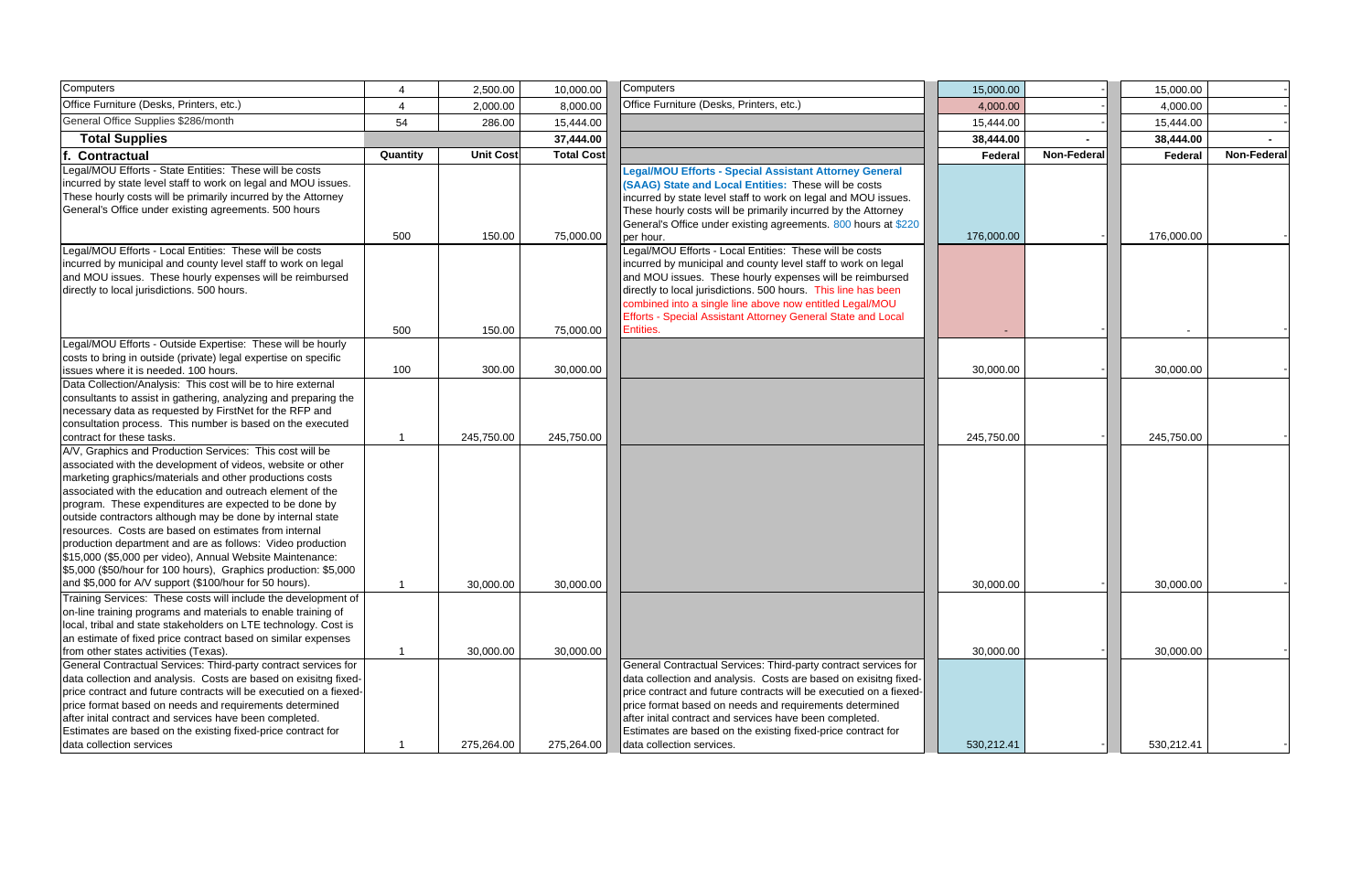| Project Coordinator: This position will be responsible for        |            |                  |                   |                     |              |                    |                |                    |
|-------------------------------------------------------------------|------------|------------------|-------------------|---------------------|--------------|--------------------|----------------|--------------------|
| developing and maintaing projects plans, contact databases,       |            |                  |                   |                     |              |                    |                |                    |
| tracking metrics, scheduling and providing general support to     |            |                  |                   |                     |              |                    |                |                    |
| the overall effort. The base salary will be \$66,500 starting May |            |                  |                   |                     |              |                    |                |                    |
| 2015 until February 3, 2016. The position is estiamted to         |            |                  |                   |                     |              |                    |                |                    |
| become a full-time employee for remainder of grant effective      |            |                  |                   |                     |              |                    |                |                    |
| February 4, 2016.                                                 |            |                  |                   |                     |              |                    |                |                    |
| Note, this position is on a contract basis for 2015 and will not  |            |                  |                   |                     |              |                    |                |                    |
| receive benefits during this time.                                | 0.87 years | 66,500.00        | 57,855.00         |                     | 57,855.00    |                    | 57,855.00      |                    |
| <b>Total Contractual</b>                                          |            |                  | 818,869.00        |                     | 1,099,817.41 |                    | 1,099,817.41   |                    |
| <b>Construction</b><br>g.                                         | Quantity   | <b>Unit Cost</b> | <b>Total Cost</b> |                     | Federal      | Non-Federa         | Federal        | Non-Federal        |
| N/A                                                               |            |                  | $\blacksquare$    |                     |              |                    |                |                    |
| <b>Total Construction</b>                                         |            |                  |                   |                     |              |                    |                |                    |
| h. Other                                                          | Quantity   | <b>Unit Cost</b> | <b>Total Cost</b> |                     | Federal      | Non-Federal        | Federal        | Non-Federal        |
| Statewide meetings venue rental: For large statewide meeting      |            |                  |                   |                     |              |                    |                |                    |
| we anticipate the need to rent venues to hold everyone. We        |            |                  |                   |                     |              |                    |                |                    |
| budget \$4,000 per event and 2 events per year for 2 1/2 years    |            |                  |                   |                     |              |                    |                |                    |
| for a total of 5 events.                                          | 5          | 4,000.00         | 20,000.00         |                     | 20,000.00    |                    | 20,000.00      | $\sim 100$         |
| Meeting Attendance Time - Governing Body: Personnel costs         |            |                  |                   |                     |              |                    |                |                    |
| associated with Governing Body meeting. We have estimated         |            |                  |                   |                     |              |                    |                |                    |
| an average salary of \$39.60 an hour based on BLS statistics.     |            |                  |                   |                     |              |                    |                |                    |
| The number of hours is based on 2 hour meetings at 12             |            |                  |                   |                     |              |                    |                |                    |
| meetings/year for 14 board members for the 4.5 year duration      |            |                  |                   |                     |              |                    |                |                    |
| of the performance period. (2*12=24; 24*14=336; 336*4.5           |            |                  |                   |                     |              |                    |                |                    |
| years=1,512)                                                      | 1,512      | 39.60            | 59,875.00         |                     |              | 59,875.00          | $\sim$         | 59,875.00          |
| Meeting Attendance/Other Task Time Stakeholder Meetings:          |            |                  |                   |                     |              |                    |                |                    |
| Personnel cost for local stakeholder meetings. Estimates are      |            |                  |                   |                     |              |                    |                |                    |
| based on 156 meetings per year, 16 participants per meeting       |            |                  |                   |                     |              |                    |                |                    |
| and 1.5 hours per meeting for the 4.5 year duration of the        |            |                  |                   |                     |              |                    |                |                    |
| performance period. (156*16=2,496; 2,496*1.5=3,744;               |            |                  |                   |                     |              |                    |                |                    |
| 3,744*4.5=16,848) - \$33.56 based on BLS statistics.              | 16,848     | 33.56            | 565,419.00        |                     | 47.00        | 565,372.00         | 47.00          | 565,372.00         |
| Coverage Objectives - Modeling Software                           |            |                  |                   |                     |              |                    |                |                    |
| /Communications/User Mangement Software/GIS Software.             |            | 47,642.00        | 47,642.00         |                     | 47,642.00    |                    | 47,642.00      |                    |
| <b>Total Other</b>                                                |            |                  | 692,936.00        |                     | 67,689.00    | 625,247.00         | 67,689.00      | 625,247.00         |
|                                                                   |            |                  |                   |                     |              |                    |                |                    |
| <b>Total Direct Charges</b>                                       |            |                  | 3,126,236.00      |                     | 2,500,989.00 | 625,247.00         | 2,500,989.00   | 625,247.00         |
|                                                                   |            |                  |                   |                     |              |                    |                |                    |
| <b>I. Indirect Costs</b>                                          | Quantity   | <b>Unit Cost</b> | <b>Total Cost</b> |                     | Federal      | <b>Non-Federal</b> | Federal        | <b>Non-Federal</b> |
| N/A                                                               |            |                  |                   |                     |              |                    |                |                    |
| <b>Total Indirect Costs</b>                                       |            |                  | $\sim$            |                     |              | $\sim$             | $\blacksquare$ | $\sim$ 10 $\pm$    |
|                                                                   |            |                  |                   |                     |              |                    |                |                    |
| <b>Grand Totals</b>                                               |            |                  | 3,126,236.00      | <b>Grand Totals</b> |              | 3,126,236.00       |                | 3,126,236.00       |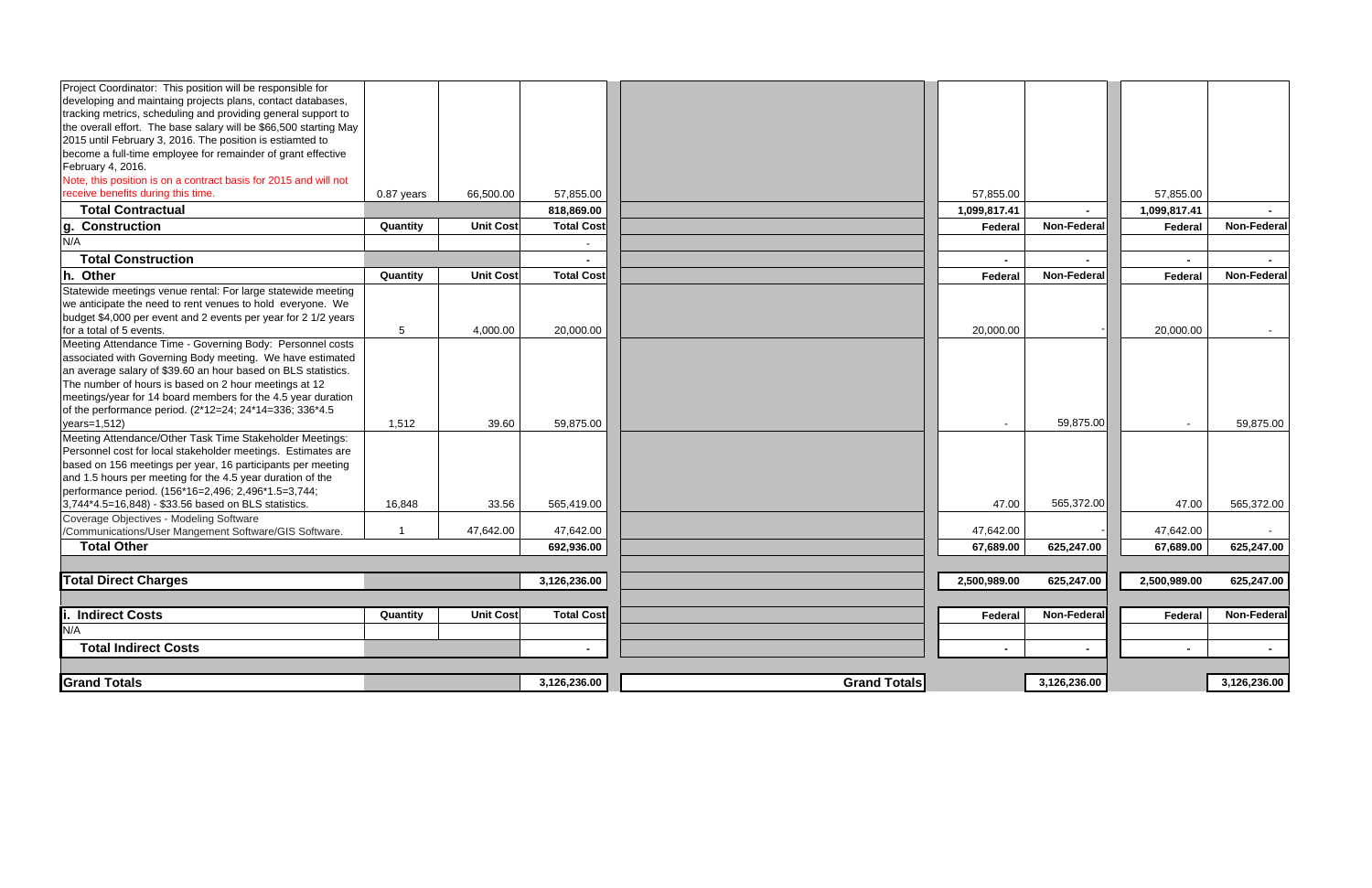

Department of Public Safety

## **State and Local Implementation Grant Program Budget Detailed Narrative Modification – March 2017**

The purpose of this document is to provide a detailed description of costs associated with the State and Local Implementation Grant Program (SLIGP) application. The costs have been broken down into the federally recognized cost categories specified in Form 424A. The costs are reflected as the total costs for both phases. The Detailed Budget spreadsheet has the specific line-items costs. In regards to matching funds, Colorado has already realized approximately \$93,000 of in-kind matching funds to date. Based on this trend, we anticipate all matching funds to be able to met through in-kind contributions. However, Colorado has secured two sources of potential cash match that can be used if needed.

- I. The Governor's Office of Information Technology has secured up to \$150,000 in funding from the Colorado Performance Assurance Plan Fund, which was created and is managed by the state Public Utilities Commission for the purpose of advancing telecommunications in Colorado.
- II. An additional 250,247 will come from the Colorado Department of Public Safety through the Highway Users Tax Fund (HUTF), which is funded through a variety of local and state taxes and surcharges. All matching funds provided for in the State of Colorado's SLIGP application are from State or Local government sources.

| 1. Personnel | Federal:           | \$782,011 |
|--------------|--------------------|-----------|
|              | Non-Federal:       | $\Omega$  |
|              | <b>Total Cost:</b> | \$782,011 |

- a. **Public Safety Broadband Program Manager:** The Public Safety Program Manager will be responsible for the day-to-day oversight of the grant program and overall FirstNet activities. This position will work with the State Point of Contact (SPOC) to engage all stakeholders, develop strategy, manage the statewide governing body, and manage the SLIGP grant and other duties associated with the FirstNet project. This position is funded with general funds effective 12/1/2016. Actual costs reflected as record of expense, and remaining budgeted amount redistributed into other categories as needed.
- b. **Outreach Manger:** The Outreach Manager position would be responsible for a majority of the day-to-day interaction with all stakeholders. We anticipate this individual spending a significant amount of their time traveling throughout the state for localized meetings and planning sessions.
- c. **Project Coordinator:** This position will be effective February 04, 2016 and will be responsible for developing and maintaining projects plans, contact databases, tracking metrics, scheduling and providing general support to the overall effort.

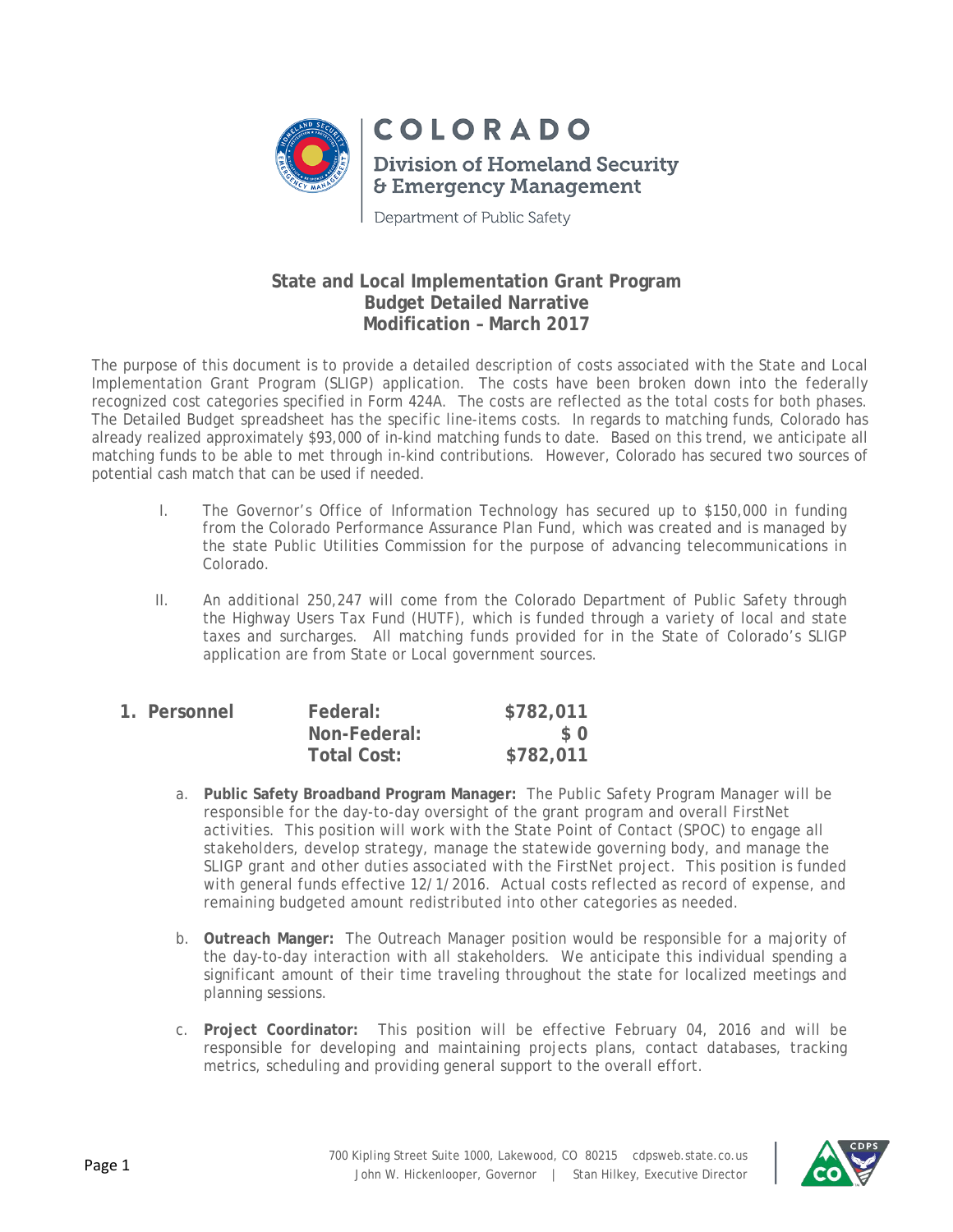- d. **State Point of Contact Salary**: Salary for existing Broadband Program Manager as related to the required duties for the Single Point of Contact (SPOC) requirements.
- e. **Grant Support:** In order to properly fulfill all oversight and reporting requirements of the grant we intend to allocate resources to this project. The Division of Homeland Security and Emergency Management (DHSEM), the fiscal agent for the grant has existing staff positions that has experience managing grants so this cost will go towards covering those existing expenses. Additionally, the Governor's Office of Information Technology (OIT) will have staff accountants working on the grant. These expenses will be divided between the Grants and Contracts Manager, Grant Analyst, and Grant Accountant.

| 2. Fringe Benefits | Federal:     | \$240,074 |
|--------------------|--------------|-----------|
|                    | Non-Federal: | S O       |
|                    | Total Cost:  | \$240,074 |

The fringe benefits calculated use a standard multiplier of 33% from base salaries for the positions described in the previous section. Fringe benefits include, but are not limited to, medical, dental, PERA, life insurance, etc. An exception of the previous section positions is for the Public Safety Broadband Program (PSBP) Manager, whose position is funded with general funds effective 12/1/2016. Actual fringe benefit costs for the PSBP Manager reflected as record of expense, and remaining budgeted amount redistributed into other categories as needed.

| 3. Travel | Federal:     | \$272,954 |
|-----------|--------------|-----------|
|           | Non-Federal: | SO.       |
|           | Total Cost:  | \$272,954 |

- a. **Mileage for SLIGP Staff:** These costs will be for mileage costs for SLIGP staff to travel to local and regional outreach and working meetings. Mileage estimates are based on 4 meetings per week, 200 weeks and an average distance of 150 miles. The state of Colorado reimburses at a rate of .52 per mile. Note that these charges will be a combination of reimbursement to staff for use of their own vehicle as well as charges related to using the state motor pool.
- b. **Lodging and Per Diem for SLIGP staff:** Associated costs for SLIGP staff travels to local and regional events. Estimates are based on a rate of \$150 per night for lodging and \$70 a day for per diem. We currently estimate 150 night stays.
- c. **National Conferences/Workshops:** In order to engage in the national dialogue regarding FirstNet and ensure SLIGP staff is up-to-date we anticipate traveling to key national conferences during the grant cycle. The estimate is based on 70 trips at \$1,810 per trip broken down as:
	- \$500 for airfare
	- \$200 per night lodging (average 3 nights)
	- \$70 a day per diem (average 3 days)
	- \$500 for conference registration
- d. **Governing Body Reimbursements:** This is for reimbursing Governing Body members for travel costs associated with meetings. The estimate is based on mileage of 300 mile round trip at \$0.52/mile, lodging of \$175 per night and per diem of \$70 per day. We estimate 54

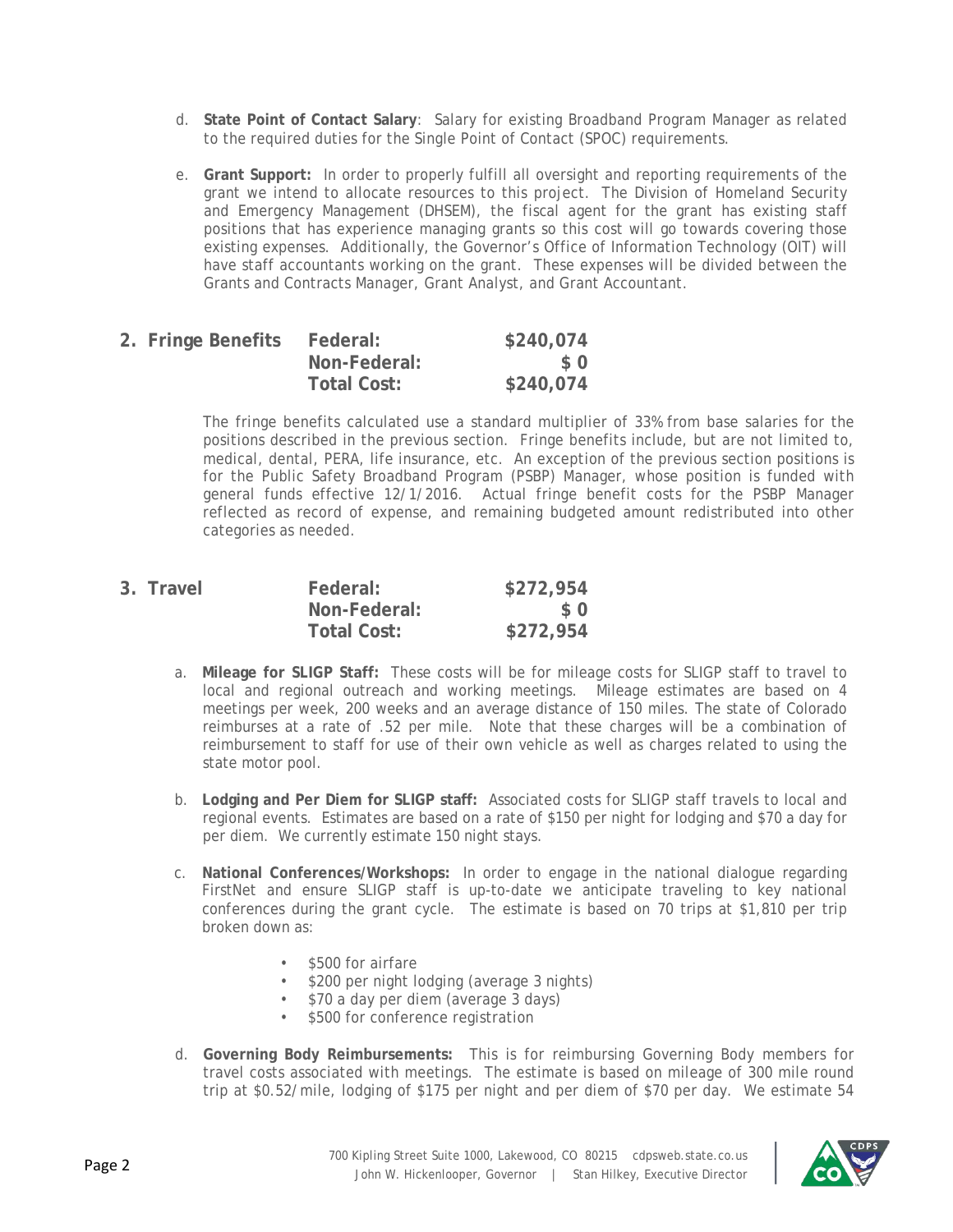total reimbursements.

- e. **Travel Reimbursement for Local Stakeholders:** We anticipate some local stakeholders requesting reimbursement for travel expenses to and from working meeting, estimated at 100 reimbursements at a cost of \$292 per person (reimbursement). This expense is based on the following:
	- \$84 for Mileage (160 miles round-trip)
	- \$71 Per Diem
	- \$137 for Lodging

**4. Equipment Total Cost: \$ 0**

At this point we have not identified costs for this category

| 5. Supplies | Federal:           | \$38,444 |
|-------------|--------------------|----------|
|             | Non-Federal:       | $\Omega$ |
|             | <b>Total Cost:</b> | \$38,444 |

- a. **Education/Training Materials:** These costs are estimates for potential printing and production costs for any materials necessary for education and training.
- b. **Computers:** We anticipate each individual hired needing a laptop computer.
- c. **Office Furniture:** This includes desks, printers and other office furniture needed for the positions hired.
- d. **General Supplies:** These costs will be allocated for general office supplies used during the process.

| 6. Contractual | Federal:     | \$1,099,817 |
|----------------|--------------|-------------|
|                | Non-Federal: | \$0         |
|                | Total Cost:  | \$1,099,817 |

- a. **Legal/MOU Efforts – Special Assistant Attorney General (SAAG) State and Local Entities:**  These costs relate to anticipated work required by the state Attorney General's office to support the overall FirstNet effort. Estimates based on \$220 per hour and 800 hours.
- b. **Legal/MOU Efforts – Local Entities**: This category cost previously identified separately as Local Entity work to reimburse local entities (Cities, Counties, Special Districts, etc.) for their legal expenses working with the statewide effort. Entry reflects record of budget item previously requested, and budgeted amount combined into Legal/MOU Efforts – Special Assistant Attorney General (SAAG) State and Local Entities category item above.
- c. **Legal/MOU Efforts – Outside Expertise:** These costs are for any specific legal expertise necessary for the project from outside legal counsel. Estimates based on \$300 per hour and 100 hours.
- d. **Data Collection/Analysis:** This cost will be to hire external consultants to assist in

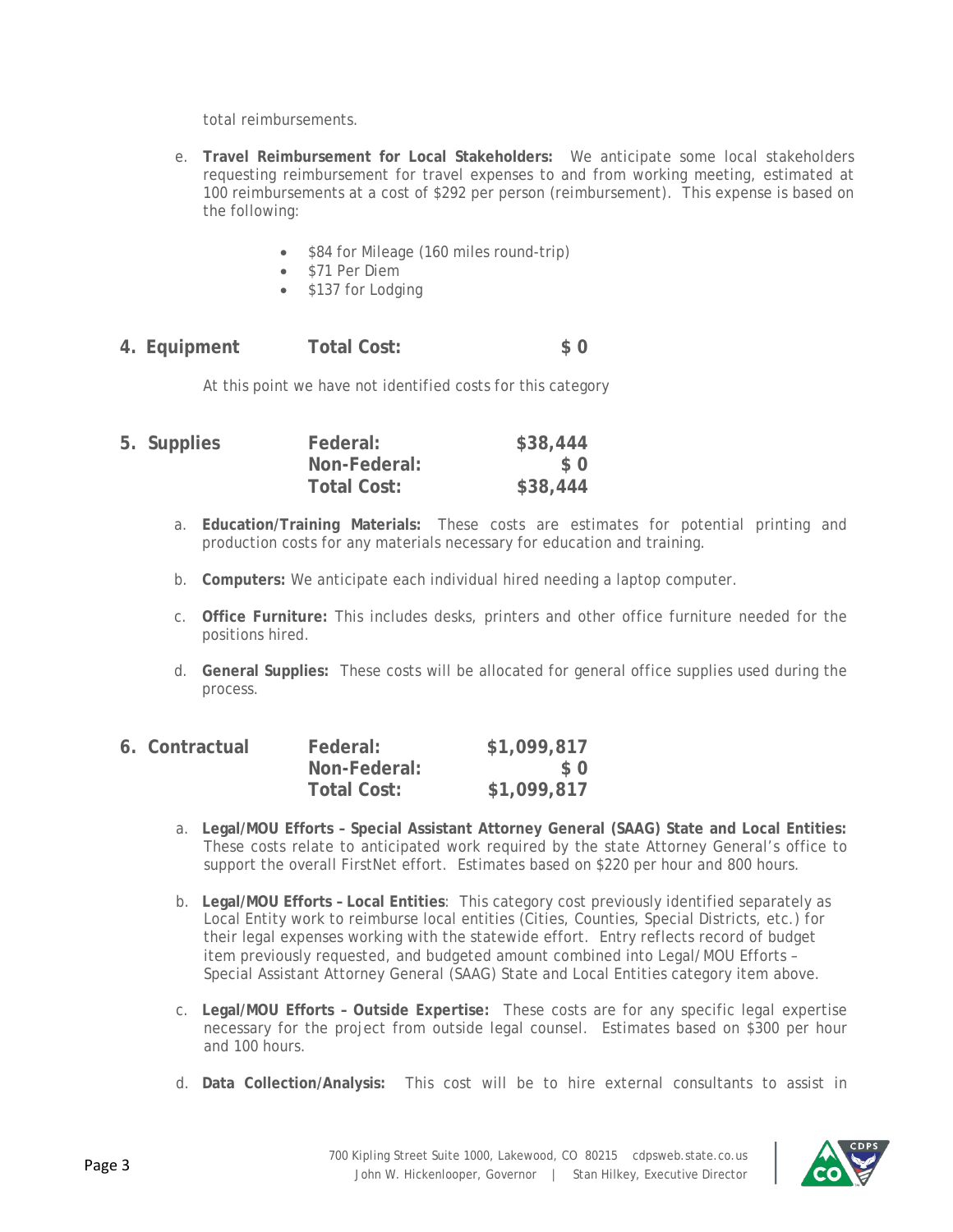gathering, analyzing and preparing the necessary data as requested by FirstNet for the RFP and consultation process.

- e. **A/V, Graphics and Production Services:** This cost will be associated with the development of outreach videos, website or other marketing graphics/materials and other productions costs associated with the education and outreach element of the program. These expenditures are expected to be performed by outside contractors although may be done by internal state resources. Cost estimates are:
	- \$15,000 for multiple video production (\$5,000 per video)
	- \$5,000 for annual website maintenance (\$50/hour for 100 hours)
	- \$5,000 for graphics production
	- \$5,000 for A/V support (\$100/hour for 50 hours)
- f. **Training Services:** These costs will include the development of on-line training programs and materials to enable training of local and state communications officials on LTE technology. The costs are an estimate of a fixed price contract based on similar contracts from other states activities (Texas).
- g. **General Contractual Services:** These costs include general education, outreach, data collection, and other services necessary to reach the SLIGP goals and meet FirstNet requirements.
- h. **Project Coordinator:** This position is a contract position until February 03, 2016 and will be responsible for developing and maintaining projects plans, contact databases, tracking metrics, scheduling and providing general support to the overall effort.
- **7. Construction Total Cost: \$ 0**

Per the SLIGP guidance there will be no construction related expenses for this project.

| 8. Other | Federal:     | \$67,689  |
|----------|--------------|-----------|
|          | Non-Federal: | \$625,247 |
|          | Total Cost:  | \$692,936 |

- a. **Statewide Summit Venue Rental:** These costs represent facility rental fees for the statewide summits planned. We anticipate 5 statewide events over the life of the grant and a cost of \$4,000 per event.
- b. **Meeting Attendance Time – Governing Body:** These are personnel costs associated with the Governing Body and their time spent on the project. We have estimated an average salary of \$39.60/hour based on BLS statistics related to public safety leadership positions. The hours are based on 12 meetings a year, 2 hours per meeting and 14 board members.
- c. **Meeting Attendance Time – Local Stakeholders:** These are personnel costs associated to local stakeholders for outreach and working group meetings. The estimates are based on an average salary of \$33.56/hour based on BLS statistics for first responder. We anticipate 156 meetings per year, 16 participants per meeting and 1.5 hours for each meeting.
- d. **Coverage Objectives:** These expenses are for any software potentially needed to support the coverage objectives project (Modeling/Communications/User Management Software), contact management (SalesForce.com) or communications software (email, newsletter